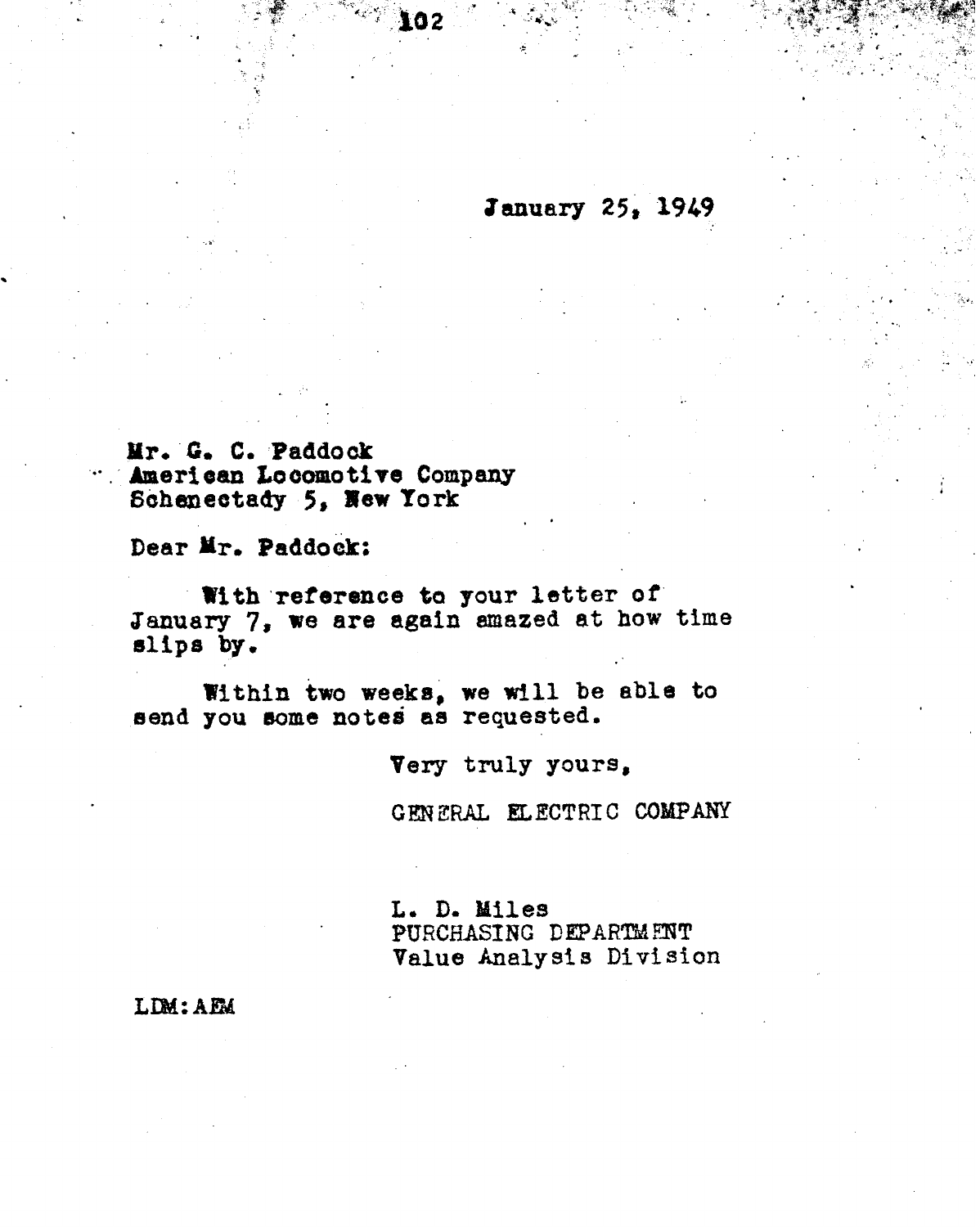| $\underline{\mathcal{A}}\underline{\mathcal{I}}\underline{\phi}$ .<br>÷ |  |
|-------------------------------------------------------------------------|--|

**American Locomotive Company** 

SCHENECTADY 5, NEW YORK

W. H. CLARK **PL'RCHASING AGENT**  G. C. PADDOCK **ASSISTANT PURCHASING AGENT**  E. **J. VAN** VALKENBURGH **ASSISTANT PURCHASING AGENT** 

. January 17, 1949

## Refer to:- VALUE **ANALYSIS** DISCUSSIONS GCP/rbg

Mr. **L, D,** Miles Purchasing Department Value Analysis Division General Electric Company Schenectady 5, New York

Dear Mr. Miles:

As a result of the Purchasing Agents Meeting of October 21, 1348, at which you presented a very interesting discussion on the above subject, we wrote to you on October 25th asking that you forward additional data, if available, **and** in your letter of October 27th you advised that you were getting something together and would send us a copy of same shortly.

We are writing, at this time, to ask if such data is now available and, if so, we would greatly appreciate receiving copy of **same.** 

Very truly yours, **A**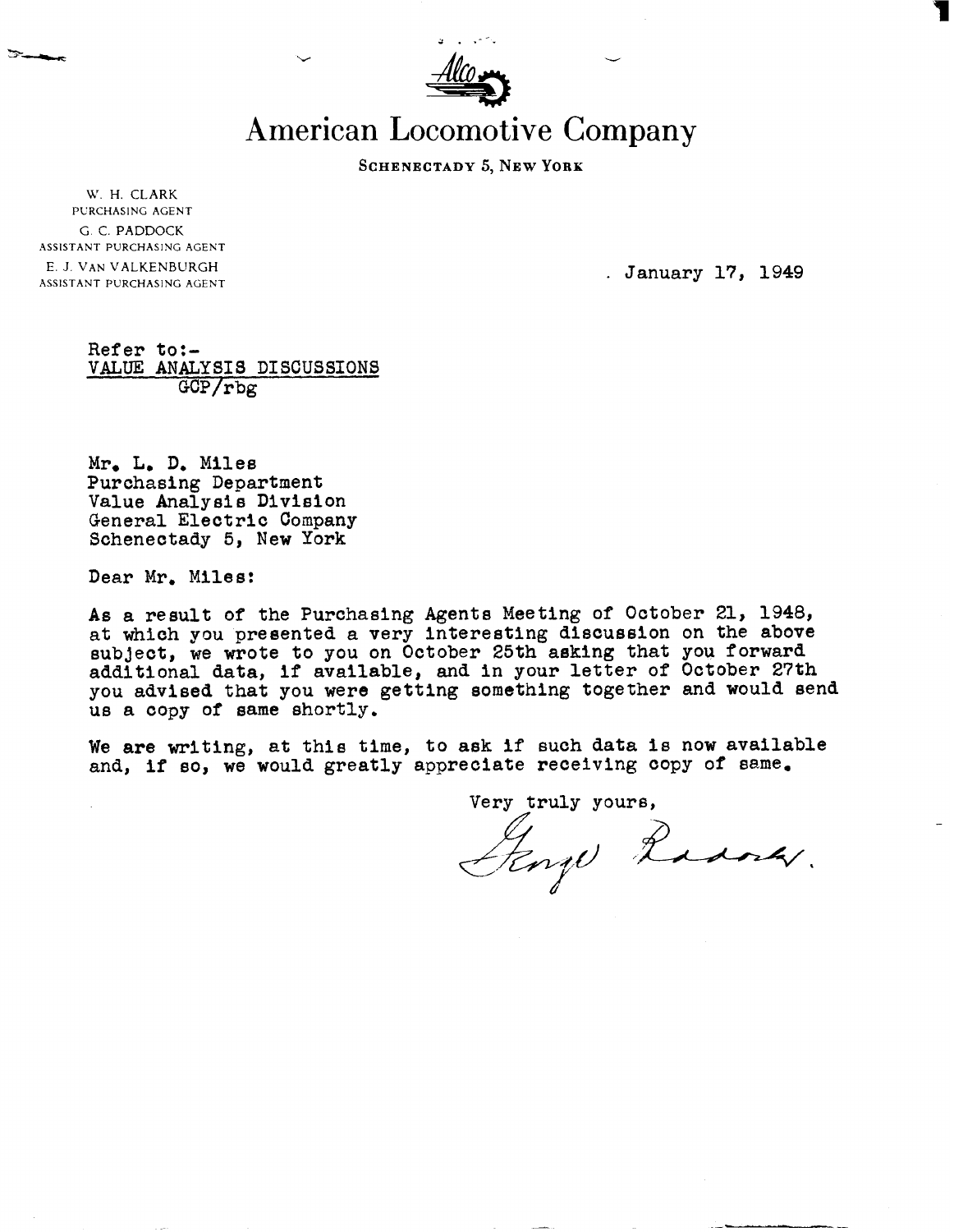October 27, 1948

Mr. G. C. Paddock American Locomotive Company Schenectady 5, New York

Dear Mr. Paddock:

We appreciated receiving your note of October 25 concerning our value analysis discussions at the Purchasing Agents meeting.

**Carl Carl** 

We are getting together something that will cover this subject, as discussed, and will be pleased to send you a copy of it shortly.

**Very** truly yours,

GENERAL ELECTRIC COMPANY

L. D. **Miles**  Purchasing Department Value Analysis Division

LDM: AEM